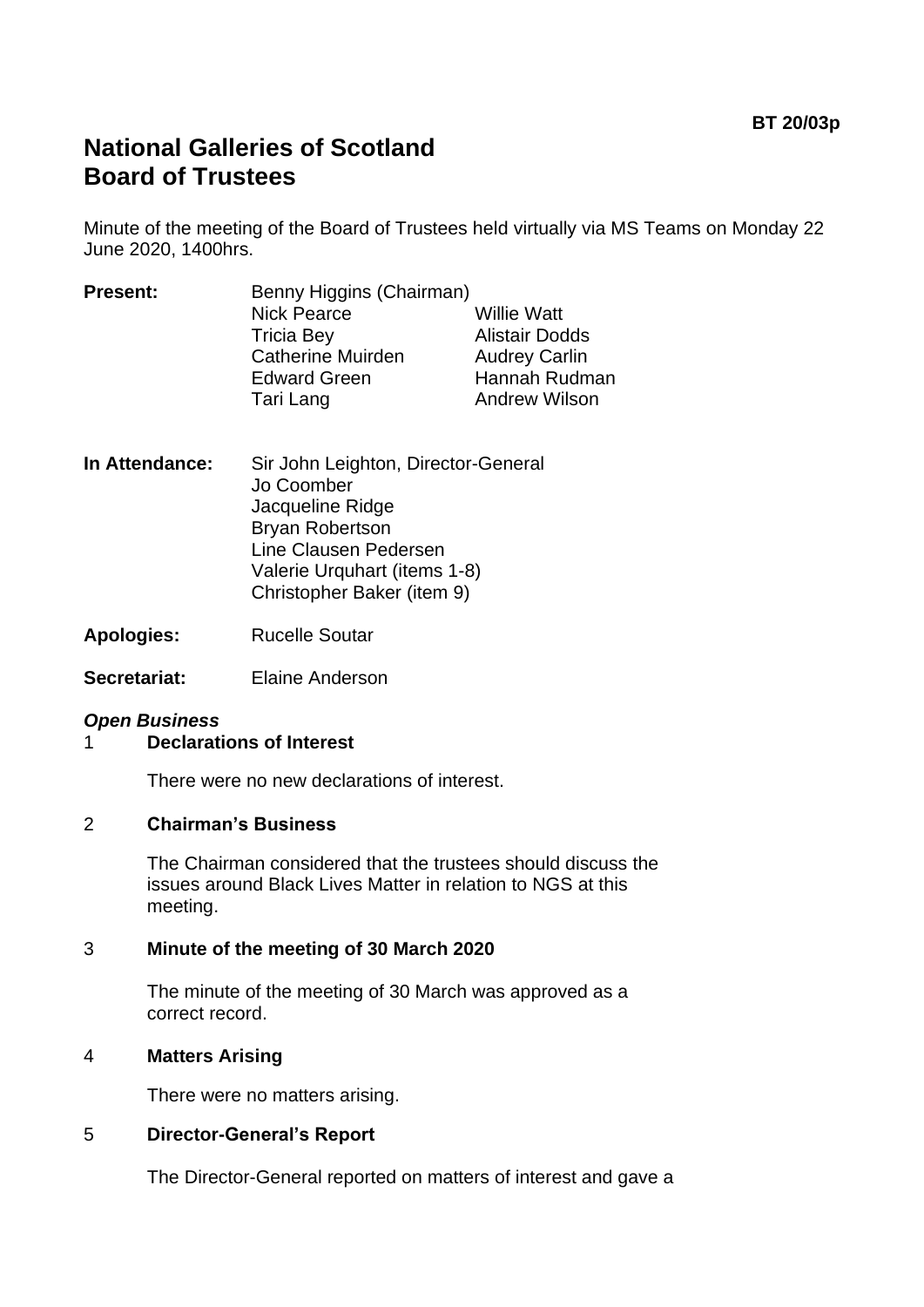brief update on how the NGS is managing during closure. Further discussion on the structure of the public programme was ongoing.

It was noted that no decision had been made yet on extending the furlough scheme at NGS beyond the end of July, but it was expected that more staff would be brought back into NGS at the start of August to align with reopening plans.

#### *Black Lives Matter:*

The Director-General explained the approach which NGS had been considering in response to the Black Lives Matter movement. It was important to raise awareness of actions already taken and underway in relation to combatting racism, and also equalities in general, while also looking to identify areas where we can do much more and also integrate this more fully into our strategy. We also need to interrogate our internal culture and policies as part of the effort to become an inclusive and diverse organisation.

It was noted that NGS was establishing a relevant Steering Group to take up the issues and work towards change. The Chairman had agreed to sponsor the group. In answer to a question from Ms Lang, the Director-General confirmed that consultation with colleagues and audiences would play a role in this process. Colleagues endorsed the need for action and looked forward to hearing more at the next meeting.

#### 6 **Business Continuity/Reopening Plans: Update on Progress**

Mr Robertson updated colleagues on progress towards reopening. It was noted that the Audit & Risk Committee was meeting on 16 July to consider the planning details and respond on behalf of the trustees.

The plan aligned with Scottish Government guidelines. Capacity numbers had been calculated.

Trustees appreciated the work carried out so far towards the reopening plans.

*Discussion partially redacted.*

## **Reserved Business**

*Redacted*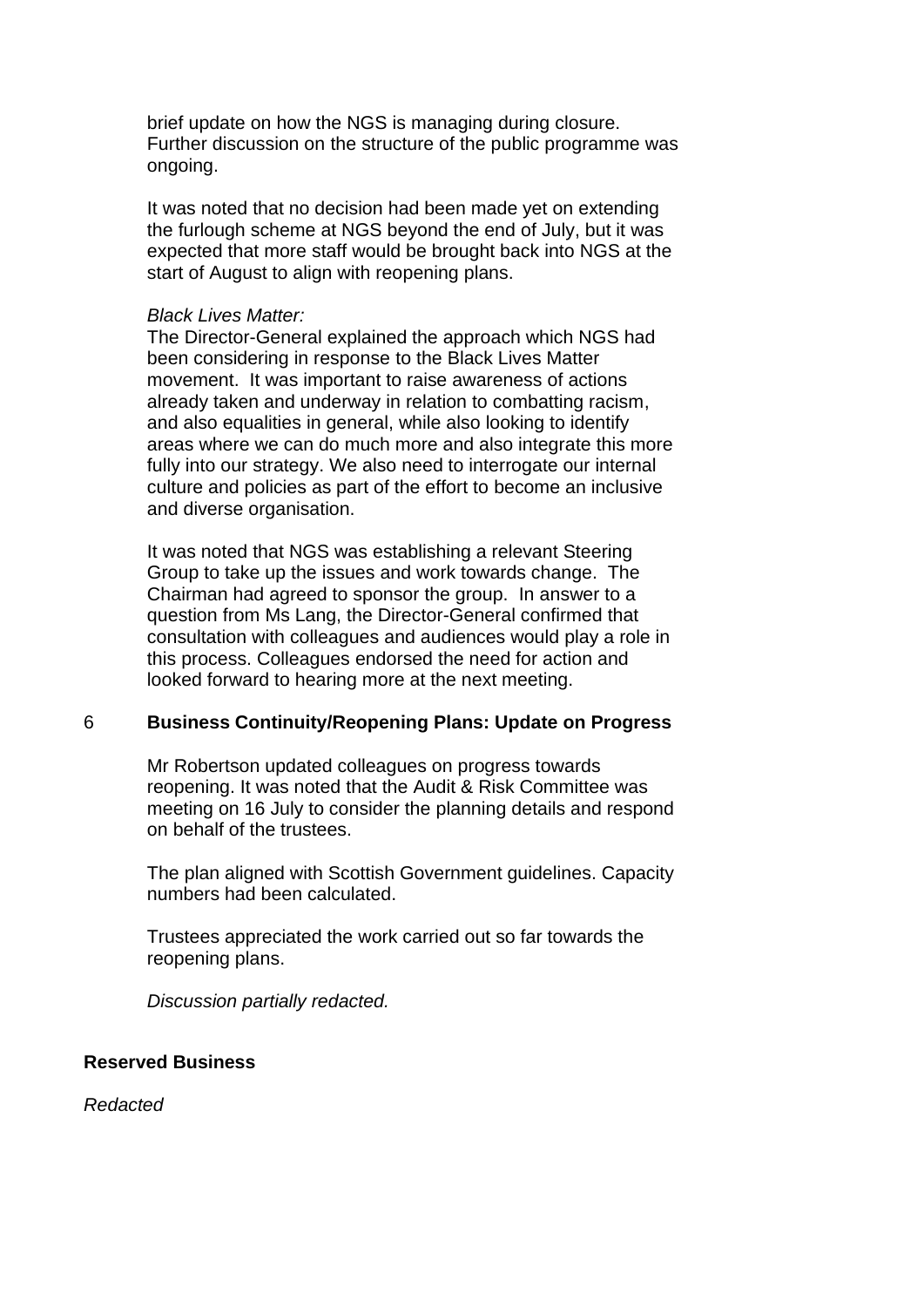## *Open Business*

#### 9 **Reports**

#### 9.1 **Collection**

*Christopher Baker in attendance* The report was noted. Line Clausen Pedersen was welcomed to the meeting. Ms Pedersen shared her experience to date, looking forward to her new role at NGS.

### 9.1.1 **Artist Rooms Loan: Edward Ruscha, born 1937,** *Liberty* **2011**

Approved with thanks to the Artist Rooms Foundation.

### 9.1.2 **Commissions Proposal**

Mr Baker explained the approach to portrait commissions at NGS. It was noted that all protected characteristics should be taken into account in our collecting policies, including the commissioning of works. The process was always confidential.

The long list was noted. Trustees approved the list of options and agreed that the potential sitters could be approached. Any additional ideas for commissions were welcomed.

Ms Bey queried whether this was an opportunity to consider under-represented groups in the collection, particularly in relation to Black Lives Matter. Mr Baker noted that there was a great deal of work to be done in this regard across the collection.

*Discussion partially redacted.*

### 9.2 **Public Engagement Report (including Public Programme 2020-21)**

Ms Coomber shared the content of the report. Potential visitor forecasts had been developed, assuming that there would be no international visitors until next Spring and numbers would be limited in the interim due to social distancing.

The plans for the public programme were noted.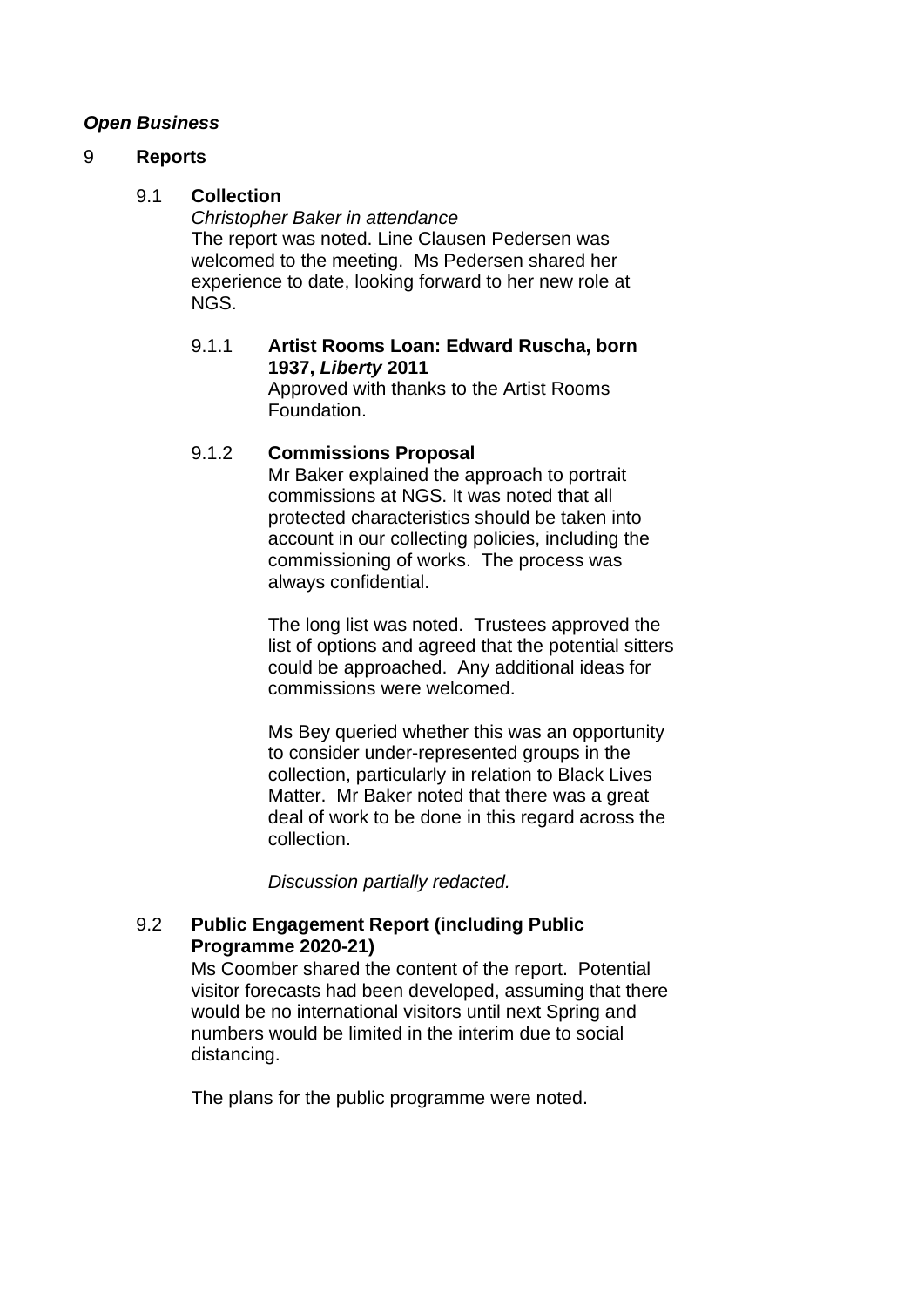It was noted that the new Customer Relationship Management (CRM) system would provide significant opportunity to deepen engagement with visitors. Immediate feedback from visitors would enable fast response to changes required. Smartify would also assist in developing new channels of communication with visitors.

Ms Rudman noted that Instagram was the fastest growing source of engagement, but this wasn't being tracked. Colleagues agreed that it would be useful to monitor the growth in that regard.

It was noted that value-added content for Friends would be useful, particularly in the light of a limited number of paying shows in future.

Digital content: Colleagues noted that about 30% of those engaging in digital content in Scotland consider that it may encourage them to visit a museum or gallery.

It was noted that the online shop sales were going really well and had exceeded expectations. Ms Coomber agreed to share the numbers with trustees.

Digitisation: digitising the collection was ongoing, but had significantly slowed down for resourcing reasons. A new management position had been advertised, but the recruitment was on hold during closure. It was noted that the photographers were on furlough alongside a number of key staff.

Ms Rudman commended the digital content which had been shared online.

Ms Coomber noted that the reduction in social distancing to 1m would have an effect in building demand and confidence. It would also allow additional capacity, which would particularly assist the catering offering.

#### 9.2.1 **Visitor Figures: January-March 2020**

Noted.

## 10 **Compliance & Risk**

#### 10.1 **Year-end KPIs 2019-20**

Noted.

JC